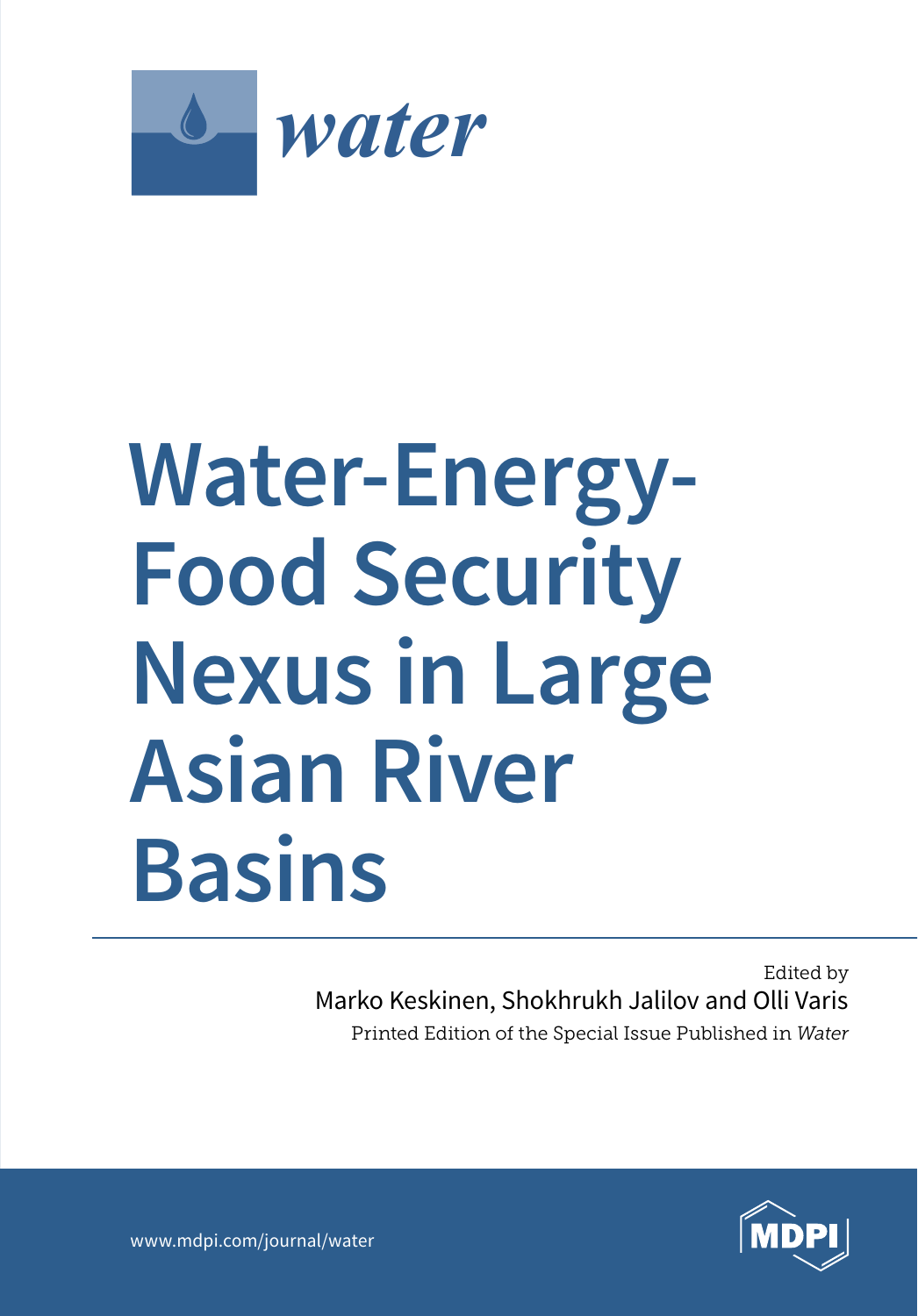## **Water-Energy-Food Security Nexus in Large Asian River Basins**

Special Issue Editors Marko Keskinen Shokhrukh Jalilov Olli Varis

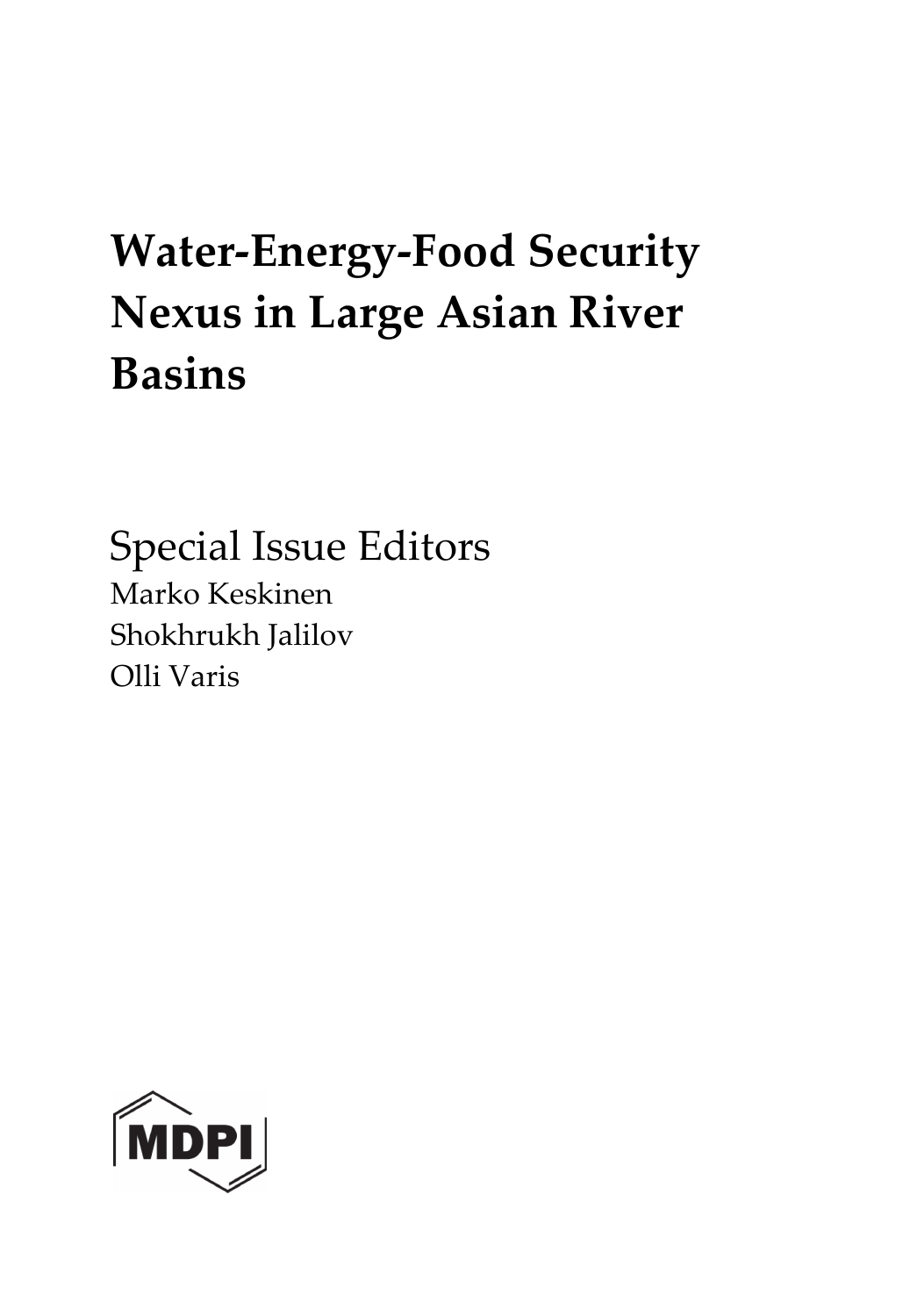*Guest Editors*

Marko Keskinen Shokhrukh Jalilov Olli Varis Aalto University Aalto University Aalto University Finland Finland Finland Finland

*Editorial Office* MDPI AG St. Alban-Anlage 66 Basel, Switzerland

This edition is a reprint of the Special Issue published online in the open access journal *[Water](http://www.mdpi.com/journal/water)* (ISSN 2073-4441) from 2015–2016 (available at: http://www.mdpi.com/journal/water/special\_issues/Water-Energy-Food).

For citation purposes, cite each article independently as indicated on the article page online and as indicated below:

Author 1; Author 2; Author 3 etc. Article title. *Journal Name*. **Year**. Article number/page range.

ISBN 978-3-03842-344-7 (Pbk) ISBN 978-3-03842-345-4 (PDF)

Articles in this volume are Open Access and distributed under the Creative Commons Attribution license (CC BY), which allows users to download, copy and build upon published articles even for commercial purposes, as long as the author and publisher are properly credited, which ensures maximum dissemination and a wider impact of our publications. The book taken as a whole is © 2017 MDPI, Basel, Switzerland, distributed under the terms and conditions of the Creative Commons by Attribution (CC BY-NC-ND) license [\(http://creativecommons.org/licenses/by-nc-nd/4.0/\)](http://creativecommons.org/licenses/by-nc-nd/4.0/).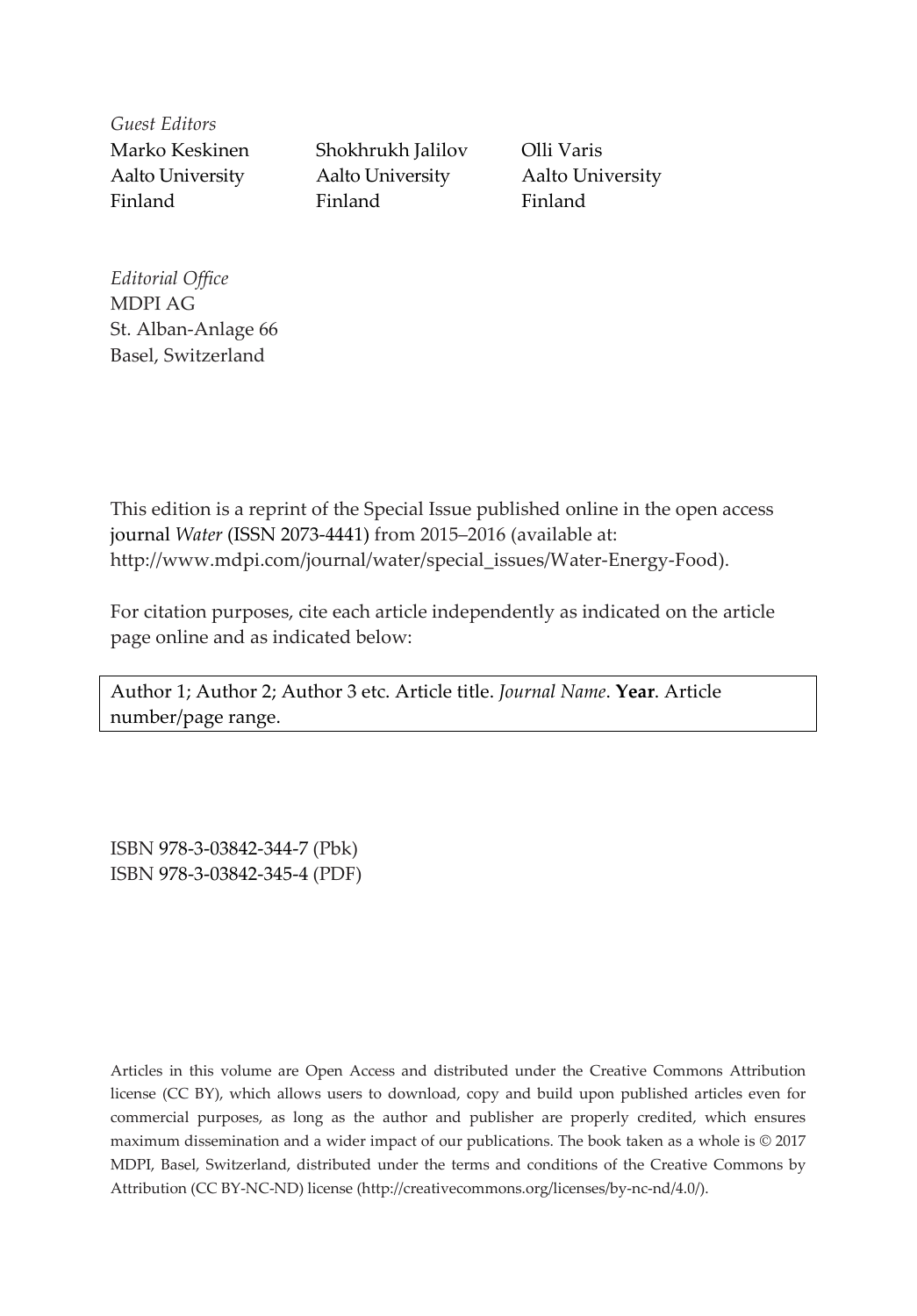### **Table of Contents**

| Preface to "Water-Energy-Food Security Nexus in Large Asian River Basins" …………………………….vii                                                                                                                                                                                                                                                                       |
|-----------------------------------------------------------------------------------------------------------------------------------------------------------------------------------------------------------------------------------------------------------------------------------------------------------------------------------------------------------------|
| Marko Keskinen and Olli Varis<br>Water-Energy-Food Nexus in Large Asian River Basins<br>Reprinted from: Water 2016, 8(10), 446; doi: 10.3390/w8100446                                                                                                                                                                                                           |
| Ilkhom Soliev, Kai Wegerich and Jusipbek Kazbekov<br>The Costs of Benefit Sharing: Historical and Institutional Analysis of Shared Water Development in<br>the Ferghana Valley, the Syr Darya Basin<br>Reprinted from: Water 2015, 7(6), 2728-2752; doi: 10.3390/w7062728                                                                                       |
| Joseph H. A. Guillaume, Matti Kummu, Stephanie Eisner and Olli Varis<br>Transferable Principles for Managing the Nexus: Lessons from Historical Global Water Modelling<br>of Central Asia<br>Reprinted from: Water 2015, 7(8), 4200–4231; doi: 10.3390/w7084200                                                                                                 |
| Kai Wegerich, Daniel Van Rooijen, Ilkhom Soliev and Nozilakhon Mukhamedova<br>Water Security in the Syr Darya Basin<br>Reprinted from: Water 2015, 7(9), 4657-4684; doi: 10.3390/w7094657                                                                                                                                                                       |
| Shokhrukh-Mirzo Jalilov, Olli Varis and Marko Keskinen<br>Sharing Benefits in Transboundary Rivers: An Experimental Case Study of Central Asian Water-<br>Energy-Agriculture Nexus<br>Reprinted from: Water 2015, 7(9), 4778-4805; doi: 10.3390/w7094778                                                                                                        |
| Marko Keskinen, Paradis Someth, Aura Salmivaara and Matti Kummu<br>Water-Energy-Food Nexus in a Transboundary River Basin: The Case of Tonle Sap Lake, Mekong<br><b>River Basin</b><br>Reprinted from: Water 2015, 7(10), 5416–5436; doi: 10.3390/w7105416                                                                                                      |
| <b>Nathanial Matthews and Stew Motta</b><br>Chinese State-Owned Enterprise Investment in Mekong Hydropower: Political and Economic<br>Drivers and Their Implications across the Water, Energy, Food Nexus<br>Reprinted from: Water 2015, 7(11), 6269–6284; doi: 10.3390/w7116269<br>http://www.mdpi.com/2073-4441/7/11/6269 ……………………………………………………………………………………123 |
| Antti Belinskij<br>Water-Energy-Food Nexus within the Framework of International Water Law<br>Reprinted from: <i>Water 2015, 7</i> (10), 5396–5415; doi: 10.3390/w7105396                                                                                                                                                                                       |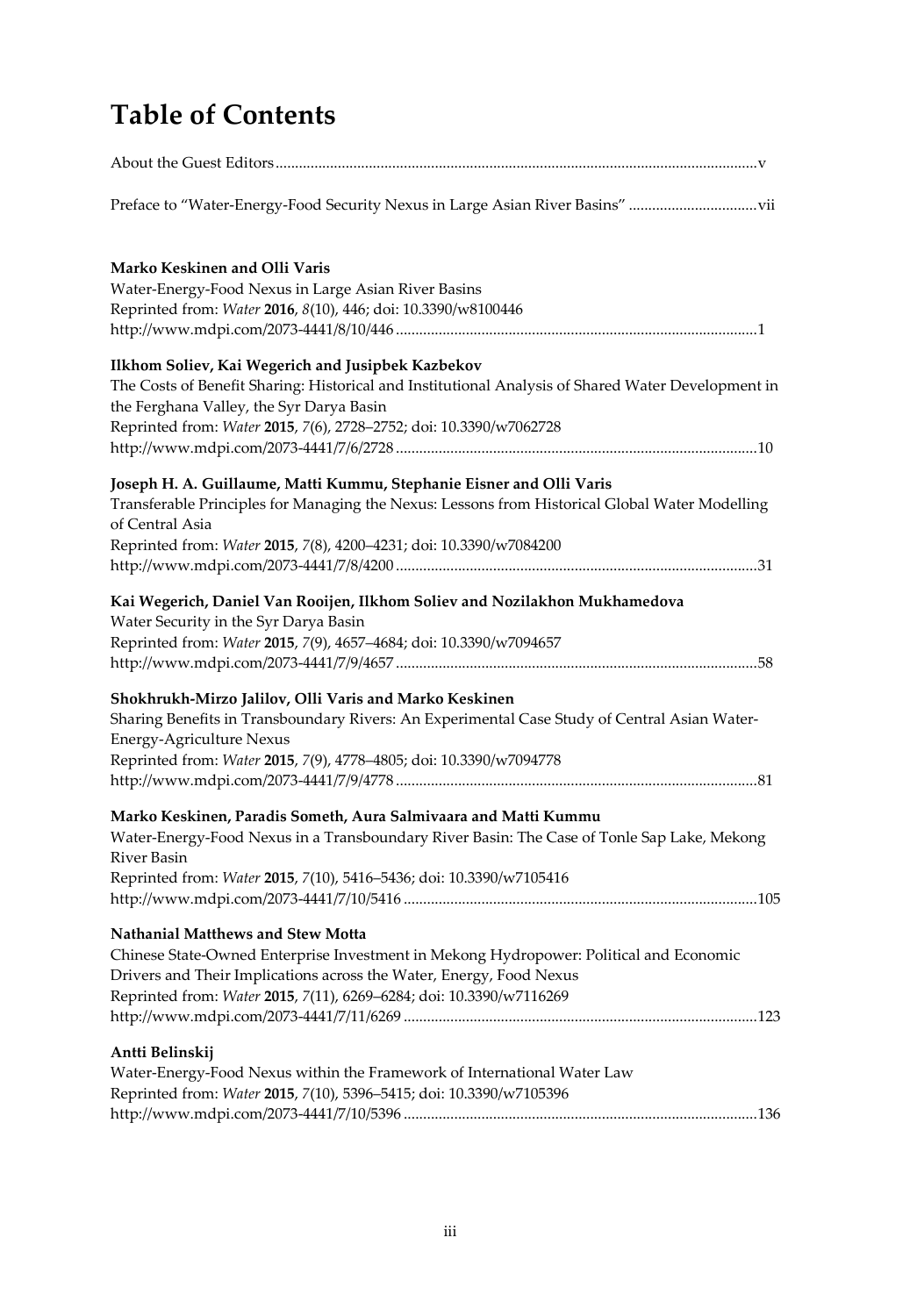| Aiko Endo, Kimberly Burnett, Pedcris M. Orencio, Terukazu Kumazawa, Christopher A. Wada,<br>Akira Ishii, Izumi Tsurita and Makoto Taniguchi<br>Methods of the Water-Energy-Food Nexus<br>Reprinted from: Water 2015, 7(10), 5806-5830; doi: 10.3390/w7105806 |
|--------------------------------------------------------------------------------------------------------------------------------------------------------------------------------------------------------------------------------------------------------------|
| Lucia de Strasser, Annukka Lipponen, Mark Howells, Stephen Stec and Christian Bréthaut                                                                                                                                                                       |
| A Methodology to Assess the Water Energy Food Ecosystems Nexus in Transboundary                                                                                                                                                                              |
| <b>River Basins</b>                                                                                                                                                                                                                                          |
| Reprinted from: Water 2016, 8(2), 59; doi: 10.3390/w8020059                                                                                                                                                                                                  |
|                                                                                                                                                                                                                                                              |
| Jamie Pittock, David Dumaresq and Andrea M. Bassi                                                                                                                                                                                                            |
| Modeling the Hydropower–Food Nexus in Large River Basins: A Mekong Case Study                                                                                                                                                                                |
| Reprinted from: Water 2016, 8(10), 425; doi: 10.3390/w8100425                                                                                                                                                                                                |
|                                                                                                                                                                                                                                                              |
| Marko Keskinen, Joseph H. A. Guillaume, Mirja Kattelus, Miina Porkka, Timo A. Räsänen and<br>Olli Varis                                                                                                                                                      |
| The Water-Energy-Food Nexus and the Transboundary Context: Insights from Large Asian Rivers<br>Reprinted from: Water 2016, 8(5), 193; doi: 10.3390/w8050193                                                                                                  |
|                                                                                                                                                                                                                                                              |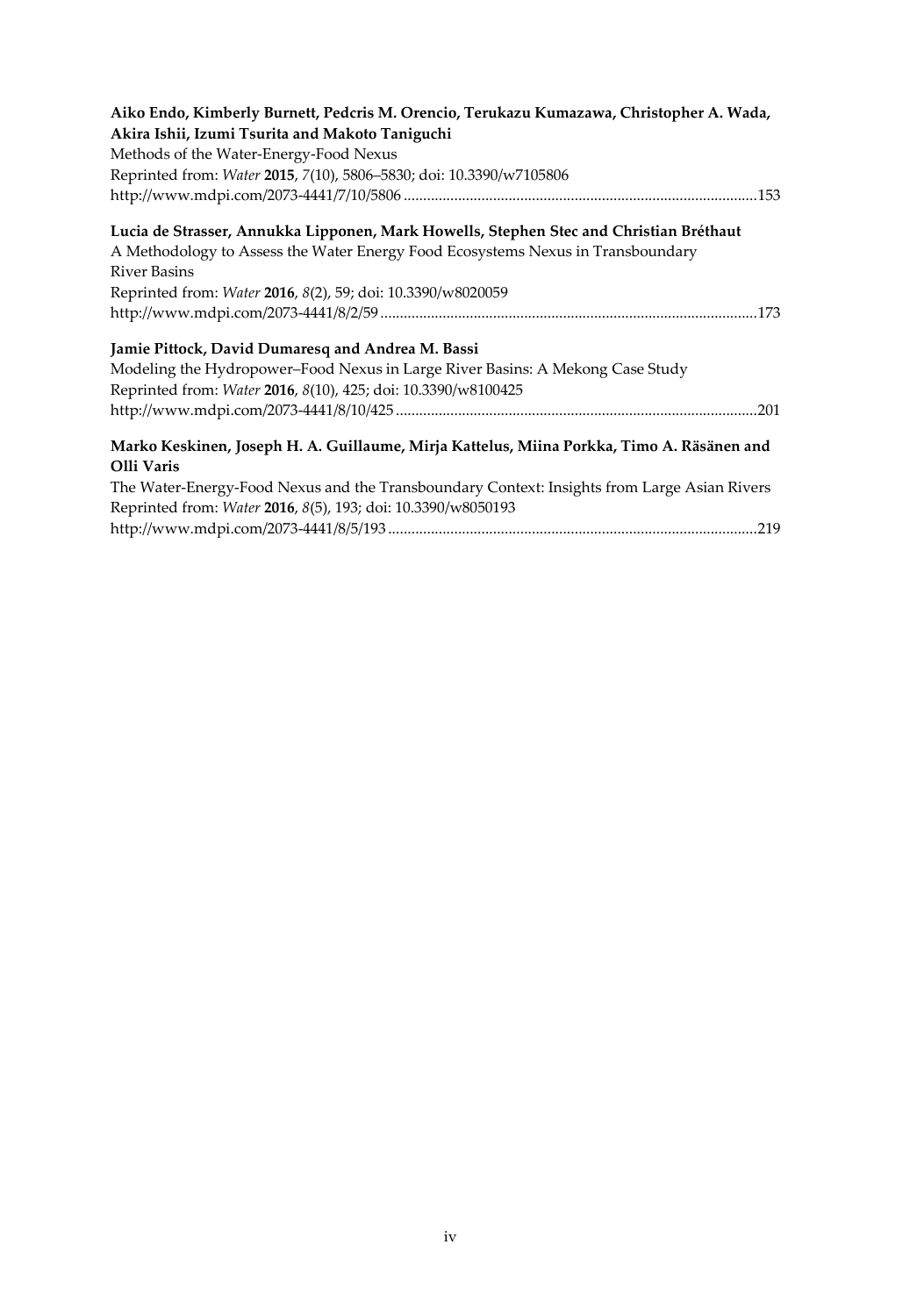#### **About the Guest Editors**



**Marko Keskinen** is a University Lecturer at Aalto University, Finland. He has been working as a researcher and consultant as well as a civil servant at the Finnish Ministry for Foreign Affairs, and has led several multidisciplinary and multicultural projects. Dr Keskinen has a long experience in sustainability, water resources management, transboundary cooperation, integrated approaches and science–policy–stakeholder interaction.



**Shokhrukh Jalilov** is a Postdoctoral Fellow at the Institute for the Advanced Study of Sustainability of the United Nations University. His current research focuses on the development of modern methodological approaches for the economic evaluation of clean water environment in urban contexts. His past research examined the interdependencies among water, food, energy and climatic resources, including a policy analysis and designing of hydro-economic models to optimally allocate water resources in transboundary river basins. He has also consulted on a number of projects for international and bilateral donor organizations**.** Originally from Tashkent, Uzbekistan, he did his Master's and PhD Degrees in USA,

followed by one and half years spent as a postdoctoral researcher at Aalto University, Finland. At Aalto, Dr Jalilov continued his research on the diverse connections between water, energy and food security in large Asian river basins, with a specific focus on Central Asia (Amu Darya) and Southeast Asia (Mekong).



**Olli Varis** is the Matti Pursula Professor for Water and Development and Vice Dean at Aalto University, Finland. Dr Varis is an internationally distinguished and recognised researcher in water and environmental issues, with a specialisation in global water resources as well as the interaction between development and sustainable use of natural resources. He is especially renowned for his research related to Asia's growth economies. Dr Varis has led numerous international research projects and has a broad publication track record of high quality. He has also acted as an expert in numerous significant positions both in Finland and internationally.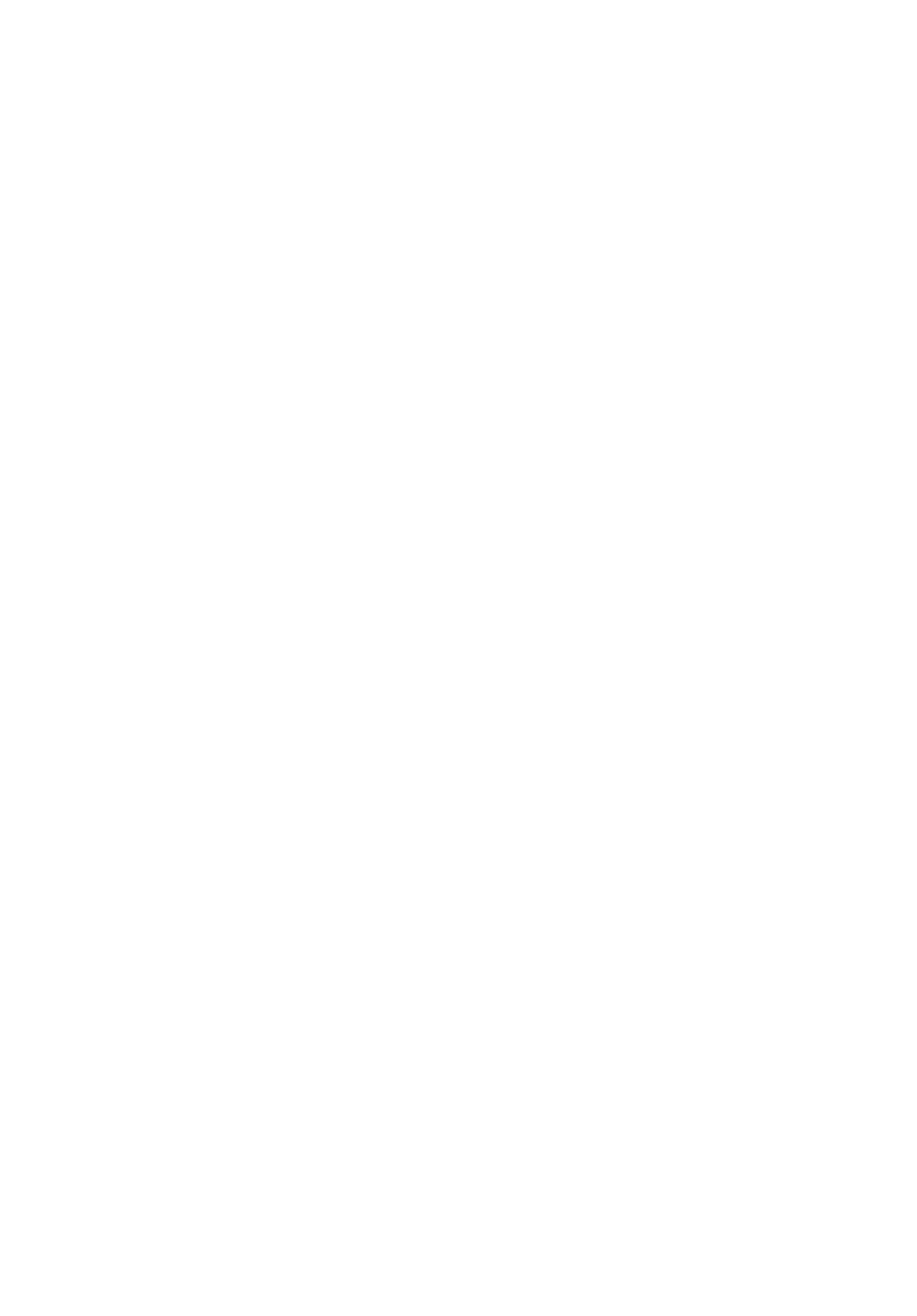#### **Preface to "Water-Energy-Food Security Nexus in Large Asian River Basins"**

#### Is our world secure?

This question is now, at the end of the tumultuous year 2016, extremely relevant. The political, economic and climate-related developments around the world have underlined the interconnectedness of our world, but also fundamentally contested the idea of one global village. At the same time, increasing migration is challenging the idea of free movement of people. As a result, nationalistic views are on the rise, and many countries strongly highlight their sovereignty and also the security of their critical resources.

Water, energy and food are the most critical resources of the whole of humankind. The three are also closely linked, with water acting as an enabler for both food and energy production and at the same time feeling adverse effects of activities in those sectors. All three also regularly cross national borders, with energy and food flowing from one country to another with the help of trade. Water, energy and food are present in today's world; thus all are, in essence, transboundary.

While all this is well known, the wide-ranging societal and economic impacts of increasing water and resource scarcity have only been properly recognized in recent years. This is exemplified by the World Economic Forum's Global Risks Report 2015, which for the first time placed "water crises" as the most important global risk in terms of impact. The increased awareness about scarcities of resources and their interconnectedness has also translated into heightened attention given to securityrelated aspects of water, energy and food. Hence, instead of just using and managing the different resources, attention is also increasingly given to securing both availability and access to them—and the related inequities and politics.

The water–energy–food security nexus aims to "enhance water, energy and food security by increasing efficiency, reducing trade-offs, building synergies and improving governance across sectors". That was the description in the influential Background Document for *Bonn2011 Conference on the Water, Energy and Food Security Nexus*.

Since the Bonn2011 Conference, the number of nexus-related activities, projects and publications has boomed, with a variety of actors using the nexus concept to guide, frame and reflect upon their activities. At the same time, there is still no commonly agreed definition for the nexus. Several articles in this Special Issue engage in this discussion, providing their views on how to define the nexus and what kind of elements and methods it could entail.

Yet, any discussion about the characteristics of a nexus as an approach remain theoretical unless linked to actual planning and decision-making processes on the ground. That was also the aim of our Special Issue: to see what kind of practical benefits and challenges the emerging nexus approach could accrue when actually examined, analyzed and applied in differing management contexts.

The geographical focus of our Special Issue is Asia and its large river basins. The majority of these basins are transboundary, shared by more than one nation state. While recognizing that the nexus approach should not be applied only within water-bound boundaries, i.e., catchments, we decided to set the focus on large Asian river basins as they present particularly challenging management settings due to their scale and variety of actors. In addition, there is already a rich literature on their water, energy and food-related characteristics and management processes, making comparison between the nexus and other management approaches easier. Finally, despite all these activities, the situation in many transboundary basins remains contentious, with different sectoral actors and nation states not able to agree on the most suitable ways forward. We were thus interested in seeing what kind of potential benefits this nexus could bring to such contexts.

Editing the Special Issue has been an important learning experience for us, and provided new insights (see our Editorial). One important point of learning relates to the concept of security and its inclusion or exclusion in the nexus discussion. When initially drafting the call for the Special Issue, we decided, after long debate, to leave the term "security" out from the title: the idea was that the articles would, in this way, focus more on the three sectors and their interrelations, rather than broader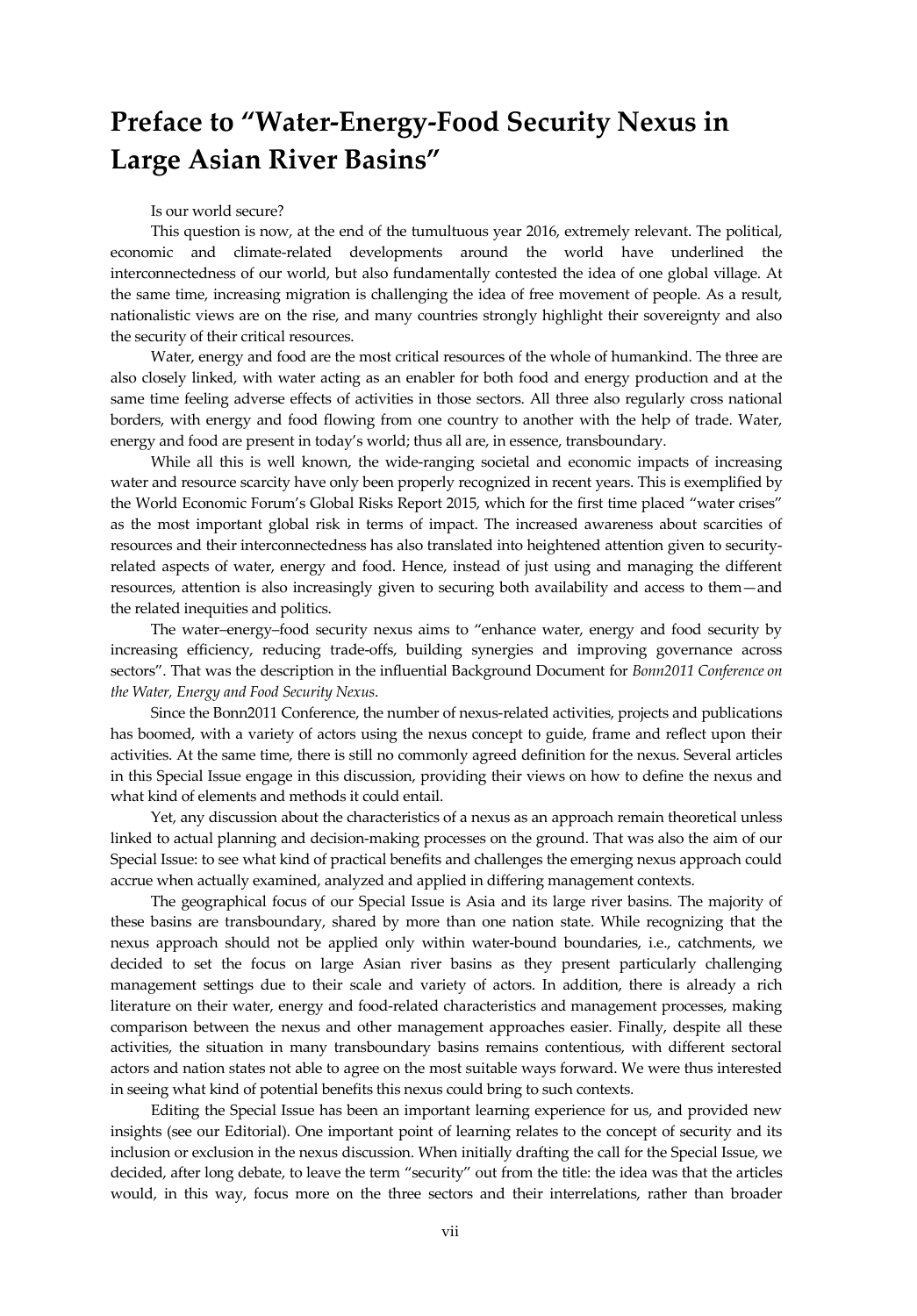security-related aspects. However, after going through the articles and related cases included in the Special Issue, it has become apparent that the nexus is, obviously, very much about security—whether about 'separate' securities related to water, energy and food, or more comprehensive forms of security. Further, in many cases, it is exactly these security-related aspects that have led to the biggest challenges, whether between sectors or riparian states. The inclusion of security into the nexus is therefore crucial for almost any possible solutions. For this reason, we have also added the term to the title of this Special Issue book.

This Special Issue includes 11 articles and an editorial from a total of 35 different authors. Geographically, the majority of the articles look at Central Asia and the Mekong, both of which are regions seeing rapid development and include several important transboundary river basins. Methodologically, the articles address both theoretical and practical aspects related to the nexus. We would like to thank all the authors, reviewers and MDPI editors for their contribution and engagement during the process. Special thanks to the Academy of Finland (#269901 NexusAsia) and Strategic Research Council (SRC) of Finland (#303623 Winland), whose financial support enabled the research and editorial work related to this Special Issue.

During this editorial process, some of our reviewers challenged the very idea of the nexus, questioning whether it actually brings anything new to the discussion about water, energy and food security. This is a valid point, and it can well be argued that the interconnections between these three sectors have already been known for centuries and that over time the nexus may indeed wade from fashion. Yet, we already see that the impressive set of articles in this Special Issue exemplifies that the nexus helps both researchers and practitioners to think about relationships between water, energy and food security in new—sometimes perhaps forgotten—ways. With its focus on three critical sectors, their interlinkages and related security aspects, we believe that the nexus has potential as a complementary approach to support water resources management, transboundary cooperation and, ultimately, sustainable development.

> Marko Keskinen, Shokhrukh Jalilov and Olli Varis *Guest Editors*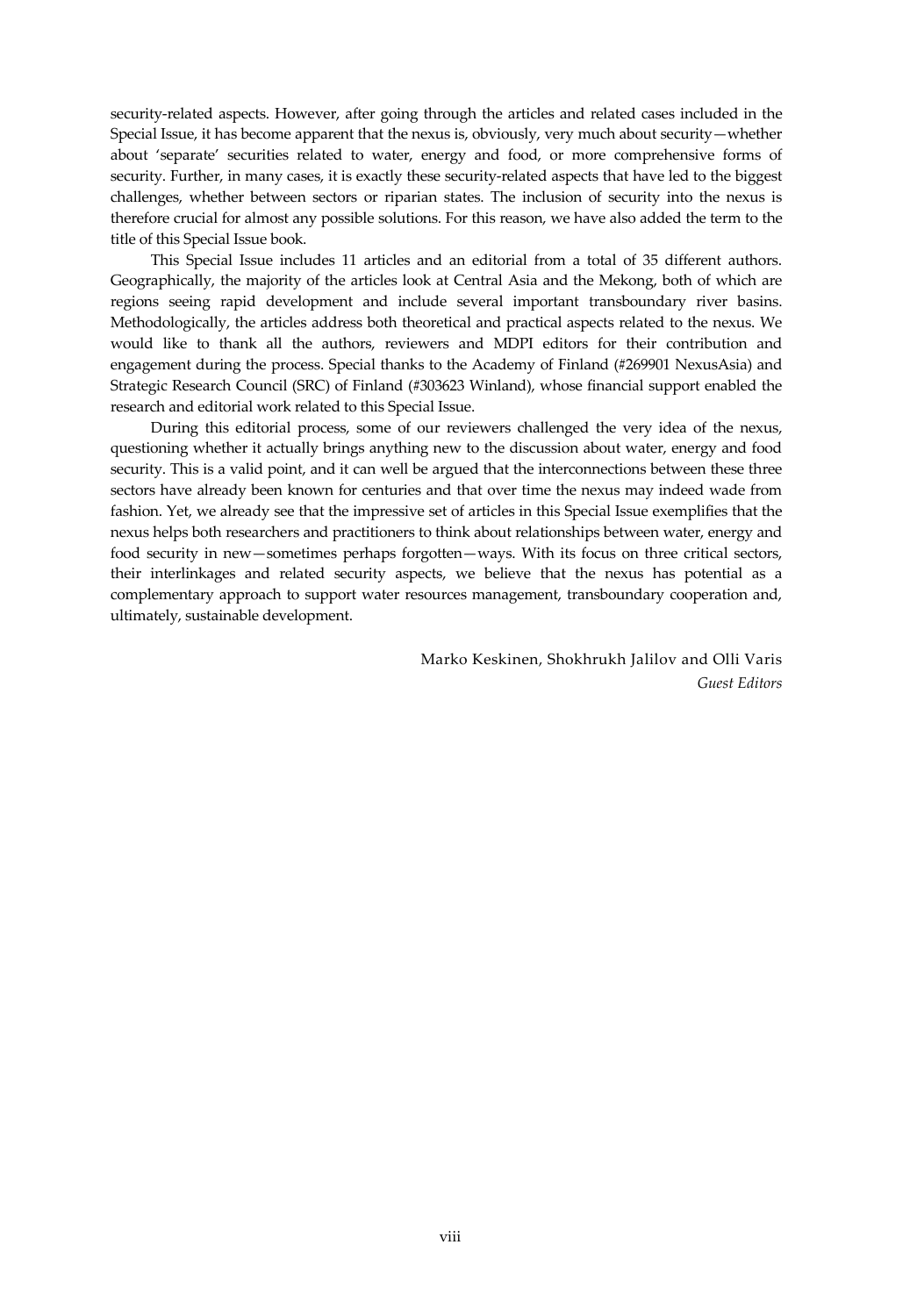MDPI AG St. Alban-Anlage 66 4052 Basel, Switzerland Tel. +41 61 683 77 34 Fax +41 61 302 89 18 http://www.mdpi.com

*[Water](http://www.mdpi.com/journal/water)* Editorial Office E-mail: [water@](http://www.mdpi.com/journal/water)mdpi.com http://www.mdpi.com/journal[/water](http://www.mdpi.com/journal/water)